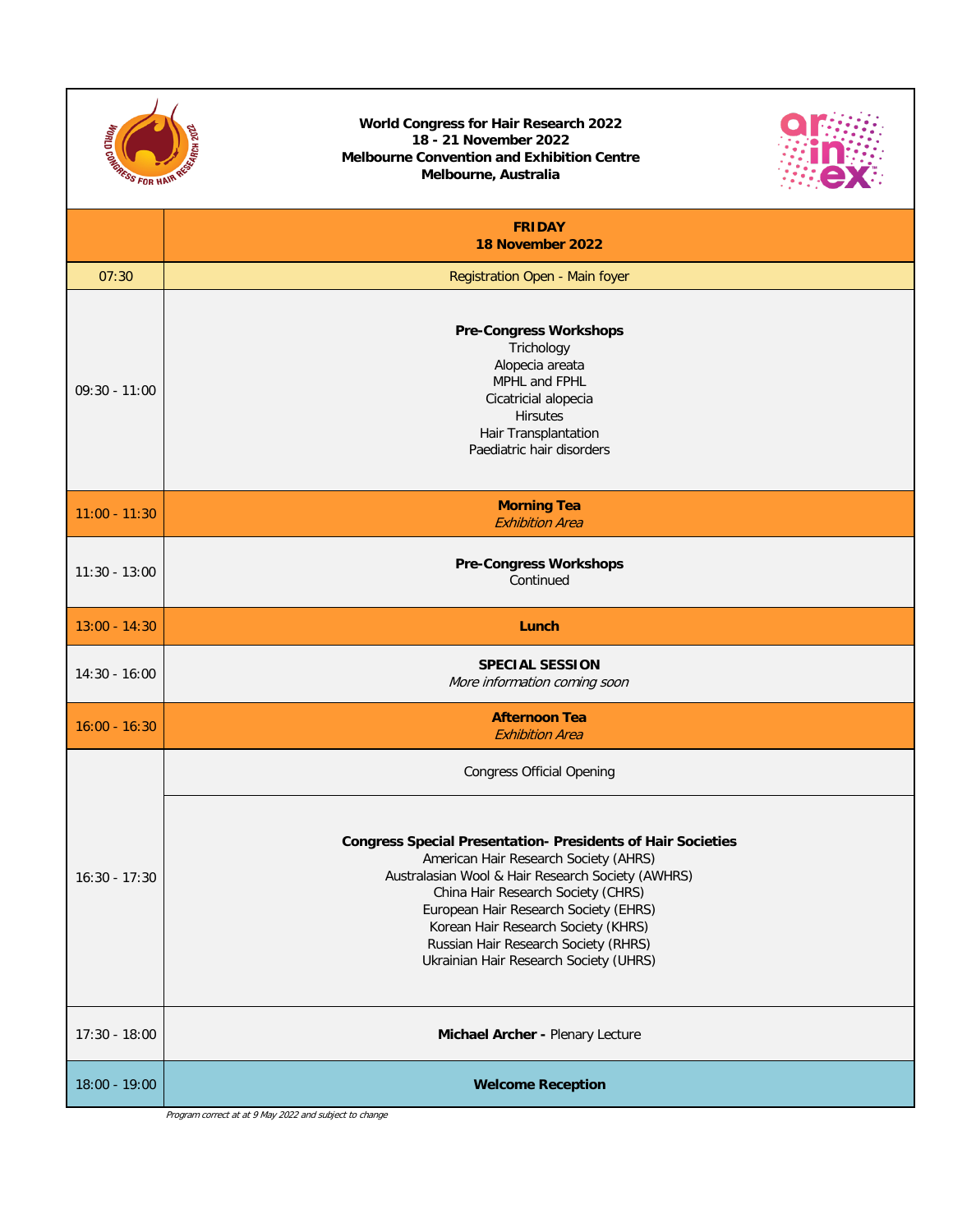| 07:30                |                                                                                                                                                     | <b>SATURDAY</b><br>Registration Open - Main foyer                                                      |                                                                                              |  |  |
|----------------------|-----------------------------------------------------------------------------------------------------------------------------------------------------|--------------------------------------------------------------------------------------------------------|----------------------------------------------------------------------------------------------|--|--|
| $08:00 - 08:30$      |                                                                                                                                                     | Rodney Sinclair - Australasian Wool & Hair Society Lecture                                             |                                                                                              |  |  |
| $08:30 - 09:00$      | Vladamir Boshkarev - John Ebling Lecture                                                                                                            |                                                                                                        |                                                                                              |  |  |
|                      | <b>Goldfields Theatre</b>                                                                                                                           | Eureka Room 1                                                                                          | Eureka Room 3                                                                                |  |  |
| <b>Session Title</b> | <b>Hair follicle immunology</b><br>Chair: Ralf Paus<br>Co-chairs: Amos Gilhar, Bark-Lynn Lew,<br>Kiarash Khosrotehrani                              | <b>MPHL and FPHL</b><br>Chair: Elise Olsen<br>Co-chairs: Yuliya Ovcharenko, Ramon<br>Grimalt, Rie Ueki | <b>Trichology</b><br><b>Chair: Hugh Rushton</b><br>Co-chairs: David Salinger, Kay Fitzgerald |  |  |
| $09:00 - 09:15$      | <b>Ralf Paus</b>                                                                                                                                    | Elise Olsen                                                                                            | Hugh Rushton                                                                                 |  |  |
| $09:15 - 09:30$      | Amos Gilhar                                                                                                                                         | Yuliya Ovcharenko                                                                                      | David Salinger                                                                               |  |  |
| $09:30 - 09:45$      | Bark-Lynn Lew                                                                                                                                       | Ramon Grimalt                                                                                          | Kay Fitzgerald                                                                               |  |  |
| $09:45 - 10:00$      | Kiarash Khosrotehrani                                                                                                                               | <b>Rie Ueki</b>                                                                                        | 4                                                                                            |  |  |
| $10:00 - 10:15$      | 5                                                                                                                                                   | 5                                                                                                      | 5                                                                                            |  |  |
| $10:15 - 10:30$      | 6                                                                                                                                                   | 6                                                                                                      | 6                                                                                            |  |  |
| $10:30 - 11:00$      |                                                                                                                                                     | <b>Morning Tea</b><br><b>Sponsored Symposium - Yuyu Pharma</b>                                         |                                                                                              |  |  |
| Room                 |                                                                                                                                                     | <b>Goldfields Theatre</b>                                                                              |                                                                                              |  |  |
| $11:00 - 11:30$      |                                                                                                                                                     | <b>Russian Hair Research Society</b>                                                                   |                                                                                              |  |  |
| $11:30 - 12:00$      |                                                                                                                                                     | Plenary lecture - presented by Ralf Paus                                                               |                                                                                              |  |  |
| $12:00 - 13:00$      | Lunch - ELI LILLY Sponsored Symposium: Understanding the Complexities of Alopeica Areata: Defining Severity and<br><b>Comorbid Conditions</b>       |                                                                                                        |                                                                                              |  |  |
| $13:00 - 13:30$      | <b>Poster Session</b><br><b>Exhibition Area</b>                                                                                                     |                                                                                                        |                                                                                              |  |  |
| Room                 | <b>Goldfields Theatre</b>                                                                                                                           | Eureka Room 1                                                                                          | Eureka Room 2                                                                                |  |  |
| <b>Session Title</b> | Morphogenesis, neogenesis and tissue<br>engineering<br>Chair: Cheng Ming Chuong<br>Co-chairs: Sung-Jan Lin, Manabu Ohyama,<br><b>Claire Higgins</b> | <b>Alopecia Areata</b><br>Chair: Angela Christiano<br>Co-chairs: Brett King, Andrew Messenger          | <b>COVID-19 Discussions</b><br>Chair: Dmitri Wall<br>Co-chair: Andy Goren                    |  |  |
| $13:30 - 13:45$      | Cheng Ming Chuong                                                                                                                                   | Angela Christiano                                                                                      | Dmitri Wall                                                                                  |  |  |
| $13:45 - 14:00$      | Sung-Jan Lin                                                                                                                                        | <b>Brett King</b>                                                                                      | Andy Goren                                                                                   |  |  |
| $14:00 - 14:15$      | Manabu Ohyama                                                                                                                                       | Andrew Messenger                                                                                       | 3                                                                                            |  |  |
| $14:15 - 14:30$      | <b>Claire Higgins</b>                                                                                                                               | 4                                                                                                      | 4                                                                                            |  |  |
| $14:30 - 14:45$      | 5                                                                                                                                                   | 5                                                                                                      | 5                                                                                            |  |  |
| $14:45 - 15:00$      | 6                                                                                                                                                   | 6                                                                                                      | 6                                                                                            |  |  |
| $15:00 - 15:30$      | <b>Afternoon Tea</b><br><b>Exhibition Area</b>                                                                                                      |                                                                                                        |                                                                                              |  |  |
| Room                 | <b>Goldfields Theatre</b>                                                                                                                           | Eureka Room 1                                                                                          | Eureka Room 2                                                                                |  |  |
| <b>Session Title</b> | <b>Gene discovery and Gene therapy</b><br>Chair: Ingrid Winship<br>Co-chairs: Yutaka Shimonura, Stephen<br>Harrap                                   | <b>Cicatricial Alopecia</b><br>Chair: Wilma Bergfield<br>Co-chairs:                                    | <b>Special Session coming soon</b>                                                           |  |  |
| $15:30 - 15:45$      | Ingrid Winship                                                                                                                                      | Wilma Bergfield                                                                                        |                                                                                              |  |  |
| $15:45 - 16:00$      | Yutaka Shimonura                                                                                                                                    | $\overline{2}$                                                                                         | $\overline{2}$                                                                               |  |  |
| $16:00 - 16:15$      | Stephen Harrap                                                                                                                                      | 3                                                                                                      | 3                                                                                            |  |  |
| $16:15 - 16:30$      | 4                                                                                                                                                   | 4                                                                                                      | 4                                                                                            |  |  |
| $16:30 - 16:45$      | 5                                                                                                                                                   | 5                                                                                                      | 5                                                                                            |  |  |
| $16:45 - 17:00$      | 6                                                                                                                                                   | 6                                                                                                      | 6                                                                                            |  |  |



**World Congress for Hair Research 2022 18 - 21 November 2022 Melbourne Convention and Exhibition Centre Melbourne, Australia**



Program correct at at 9 May 2022 and subject to change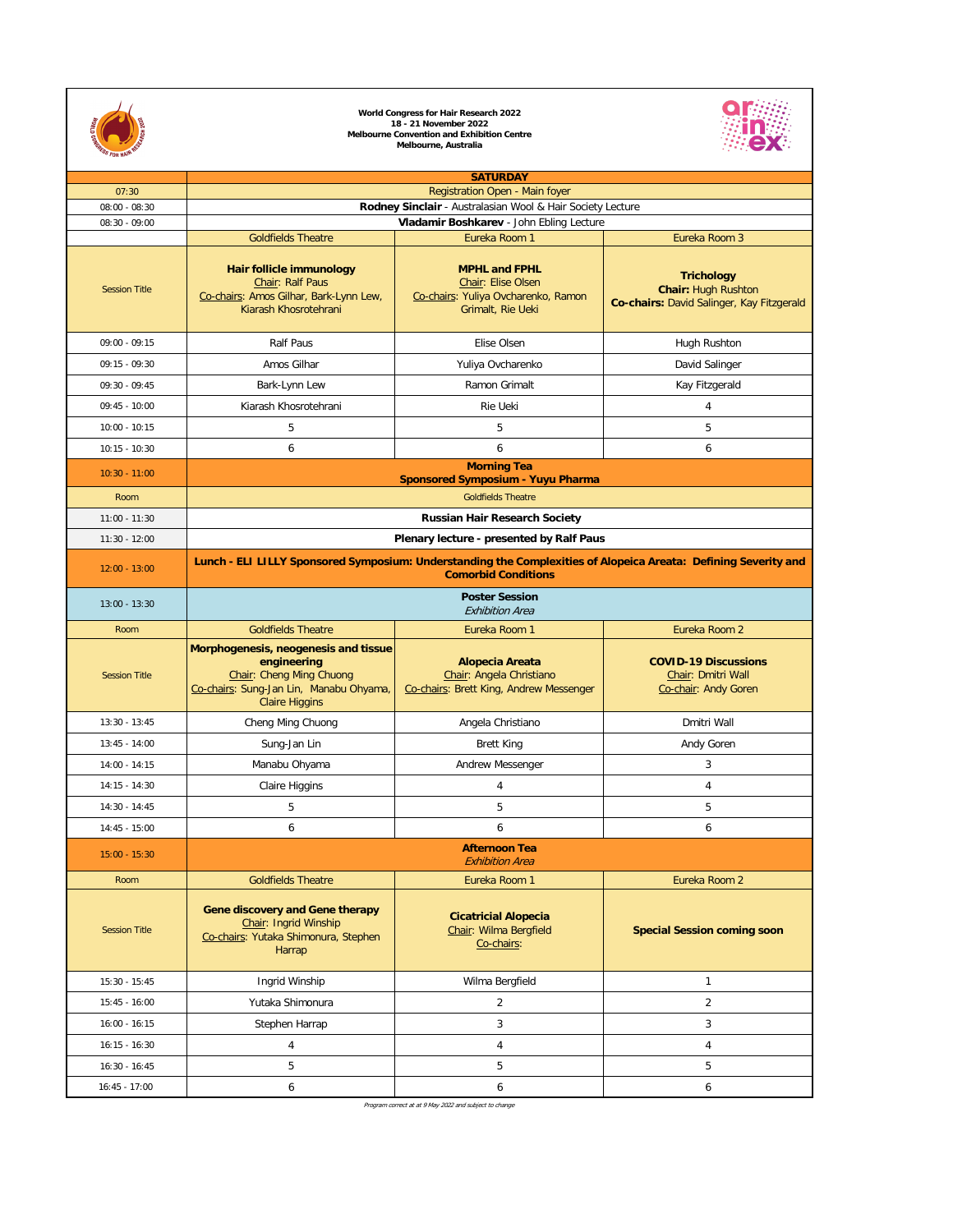| <b>CARRIAGES FOR HAIR</b><br><b>SEARCH 202</b> |                                                                                                                                                   |                                                                                                                                        |                                                                                                                                         |                                                                                                                       |  |  |  |
|------------------------------------------------|---------------------------------------------------------------------------------------------------------------------------------------------------|----------------------------------------------------------------------------------------------------------------------------------------|-----------------------------------------------------------------------------------------------------------------------------------------|-----------------------------------------------------------------------------------------------------------------------|--|--|--|
|                                                | <b>SUNDAY</b>                                                                                                                                     |                                                                                                                                        |                                                                                                                                         |                                                                                                                       |  |  |  |
| 07:30                                          | 20 November 2022<br><b>Registration Open - Main foyer</b>                                                                                         |                                                                                                                                        |                                                                                                                                         |                                                                                                                       |  |  |  |
| Room                                           |                                                                                                                                                   |                                                                                                                                        | <b>Goldfields Theatre</b>                                                                                                               |                                                                                                                       |  |  |  |
| $08:00 - 08:30$                                |                                                                                                                                                   |                                                                                                                                        | <b>Steven Kossard - Plenary Lecture</b>                                                                                                 |                                                                                                                       |  |  |  |
| $08:30 - 09:00$                                | Won Soo Lee - Korean Society for Hair Science Research                                                                                            |                                                                                                                                        |                                                                                                                                         |                                                                                                                       |  |  |  |
| Room                                           | <b>Goldfields Theatre</b>                                                                                                                         | Eureka Room 1                                                                                                                          | Eureka Room 2                                                                                                                           | Eureka Room 3                                                                                                         |  |  |  |
| <b>Session Title</b>                           | <b>The Dermal Papilla</b><br>Chair: Sarah Millar<br>Co-chairs:                                                                                    | New pathways and targets for<br>drug development<br><b>Chair: Brian McNamee</b><br>Co-chair: Samantha Eisman, Lotus<br><b>Mallbris</b> | <b>Lasers for hair removal and</b><br>regrowth<br>Chair: Greg Goodman<br>Co-chairs:                                                     | <b>Trichoscopy</b><br>Chair: Antonella Tosti<br>Co-chairs: Nino Lortipanidze, Maria<br><b>Bianca Piraccini</b>        |  |  |  |
| $09:00 - 09:15$                                | Sarah Millar                                                                                                                                      | <b>Brian McNamee</b>                                                                                                                   | Greg Goodman                                                                                                                            | Antonella Tosti                                                                                                       |  |  |  |
| $09:15 - 09:30$                                | $\overline{2}$                                                                                                                                    | Samantha Eisman                                                                                                                        | $\overline{2}$                                                                                                                          | Nino Lortipanidze                                                                                                     |  |  |  |
| $09:30 - 09:45$                                | $\overline{3}$                                                                                                                                    | Lotus Mallbris                                                                                                                         | $\mathfrak{Z}$                                                                                                                          | Maria Bianca Piraccini                                                                                                |  |  |  |
| $09:45 - 10:00$                                | 4                                                                                                                                                 | 4                                                                                                                                      | 4                                                                                                                                       |                                                                                                                       |  |  |  |
| $10:00 - 10:15$                                | 5                                                                                                                                                 | 5                                                                                                                                      | 5                                                                                                                                       | 5                                                                                                                     |  |  |  |
| $10:15 - 10:30$                                | 6                                                                                                                                                 | 6                                                                                                                                      | 6                                                                                                                                       | 6                                                                                                                     |  |  |  |
| $10:30 - 11:00$                                | <b>Morning Tea</b><br><b>Exhibition Area</b>                                                                                                      |                                                                                                                                        |                                                                                                                                         |                                                                                                                       |  |  |  |
| Room                                           | <b>Goldfields Theatre</b>                                                                                                                         |                                                                                                                                        |                                                                                                                                         |                                                                                                                       |  |  |  |
| $11:00 - 11:30$                                | <b>Angela Christiano - Plenary Lecture</b>                                                                                                        |                                                                                                                                        |                                                                                                                                         |                                                                                                                       |  |  |  |
| $11:30 - 12:00$                                | <b>China Hair Research Society</b>                                                                                                                |                                                                                                                                        |                                                                                                                                         |                                                                                                                       |  |  |  |
| $12:00 - 13:00$                                | <b>Sponsored Lunch Session</b>                                                                                                                    |                                                                                                                                        |                                                                                                                                         |                                                                                                                       |  |  |  |
| $13:00 - 13:30$                                | <b>Poster Session</b><br><b>Exhibition Area</b>                                                                                                   |                                                                                                                                        |                                                                                                                                         |                                                                                                                       |  |  |  |
| Room                                           | <b>Goldfields Theatre</b>                                                                                                                         | Eureka Room 1                                                                                                                          | Eureka Room 2                                                                                                                           | Eureka Room 3                                                                                                         |  |  |  |
|                                                |                                                                                                                                                   |                                                                                                                                        |                                                                                                                                         |                                                                                                                       |  |  |  |
| <b>Session Title</b>                           | Stem cells, stem cell niches<br><b>Chair: George Cotsarelis</b><br>Co-chairs: Michael Rendl, Maria<br>Kasper, Nikolas Pantelireis, Ohsang<br>Kwon | Hair fibre structure, function<br>and shine<br>Chair: Gill Westgate<br>Co-chairs: Leslie Jones                                         | <b>Hair transplantation</b><br>Chair: Mario Marzola<br>Co-chairs: Russell Knudsen, Jeffrey<br>Epstein, Bessam Farjo, Marcelo<br>Pitchon | <b>Trichology</b><br><b>Chair: Hugh Rushton</b><br>Co-chairs: David Salinger, Kay<br>Fitzgerald                       |  |  |  |
| $13:30 - 13:45$                                | George Cotsarelis                                                                                                                                 | <b>Gill Westgate</b>                                                                                                                   | Mario Marzola                                                                                                                           | David Salinger                                                                                                        |  |  |  |
| $13:45 - 14:00$                                | Michael Rendl                                                                                                                                     | Leslie Jones                                                                                                                           | Russel Kndusen                                                                                                                          | Kay Fitzgerald                                                                                                        |  |  |  |
| $14:00 - 14:15$                                | Maria Kasper                                                                                                                                      | 3                                                                                                                                      | Jeffrey Epstein                                                                                                                         | $\mathfrak{Z}$                                                                                                        |  |  |  |
| $14:15 - 14:30$                                | Nikolas Pantelireis                                                                                                                               | 4                                                                                                                                      | Bessam Farjo                                                                                                                            | 4                                                                                                                     |  |  |  |
| $14:30 - 14:45$                                | <b>Ohsand Kwong</b>                                                                                                                               | 5                                                                                                                                      | Marcelo Pitchon                                                                                                                         | 5                                                                                                                     |  |  |  |
| $14:45 - 15:00$                                | 6                                                                                                                                                 | 6                                                                                                                                      | 6                                                                                                                                       | 6                                                                                                                     |  |  |  |
| $15:00 - 15:30$                                |                                                                                                                                                   |                                                                                                                                        | <b>Afternoon Tea</b><br><b>Exhibition Area</b>                                                                                          |                                                                                                                       |  |  |  |
| Room                                           | <b>Goldfields Theatre</b>                                                                                                                         | Eureka Room 1                                                                                                                          | Eureka Room 2                                                                                                                           | Eureka Room 3                                                                                                         |  |  |  |
| <b>Session Title</b>                           | <b>Pigmentation</b><br>Chair: Des Tobin<br>Co-chairs: Vladamir Boshkarev                                                                          | <b>Hirsutes</b><br>Chair: Sotaro Kurata<br>Co-chairs: Xingqi Zhang, Sergio<br>Galvan                                                   | <b>Ethnic Hair</b><br>Chair: Amy McMichael<br>Co-chairs: Ncoza Dlova                                                                    | <b>Paediatric Hair Loss</b><br>Chair: Maria Hordinsky<br>Co-chairs: Yuliya Ovcharenko,<br><b>Maurice van Steensel</b> |  |  |  |
| $15:30 - 15:45$                                | Des Tobin                                                                                                                                         | Sotaro Kurata                                                                                                                          | Amy McMichael                                                                                                                           | Maria Hordinsky                                                                                                       |  |  |  |
| $15:45 - 16:00$                                | Vladamir Boshkarev                                                                                                                                | Xingqi Zhang                                                                                                                           | Ncoza Dlova                                                                                                                             | Yuliya Ovcharenko                                                                                                     |  |  |  |
| $16:00 - 16:15$                                | $\mathbf{3}$                                                                                                                                      | 3                                                                                                                                      | $\mathfrak{Z}$                                                                                                                          | Maurice van Steensel                                                                                                  |  |  |  |
| $16:15 - 16:30$                                | 4                                                                                                                                                 | 4                                                                                                                                      | 4                                                                                                                                       | $\overline{4}$                                                                                                        |  |  |  |
| $16:30 - 16:45$                                | 5                                                                                                                                                 | 5                                                                                                                                      | 5                                                                                                                                       | 5                                                                                                                     |  |  |  |

Program correct at at 9 May 2022 and subject to change